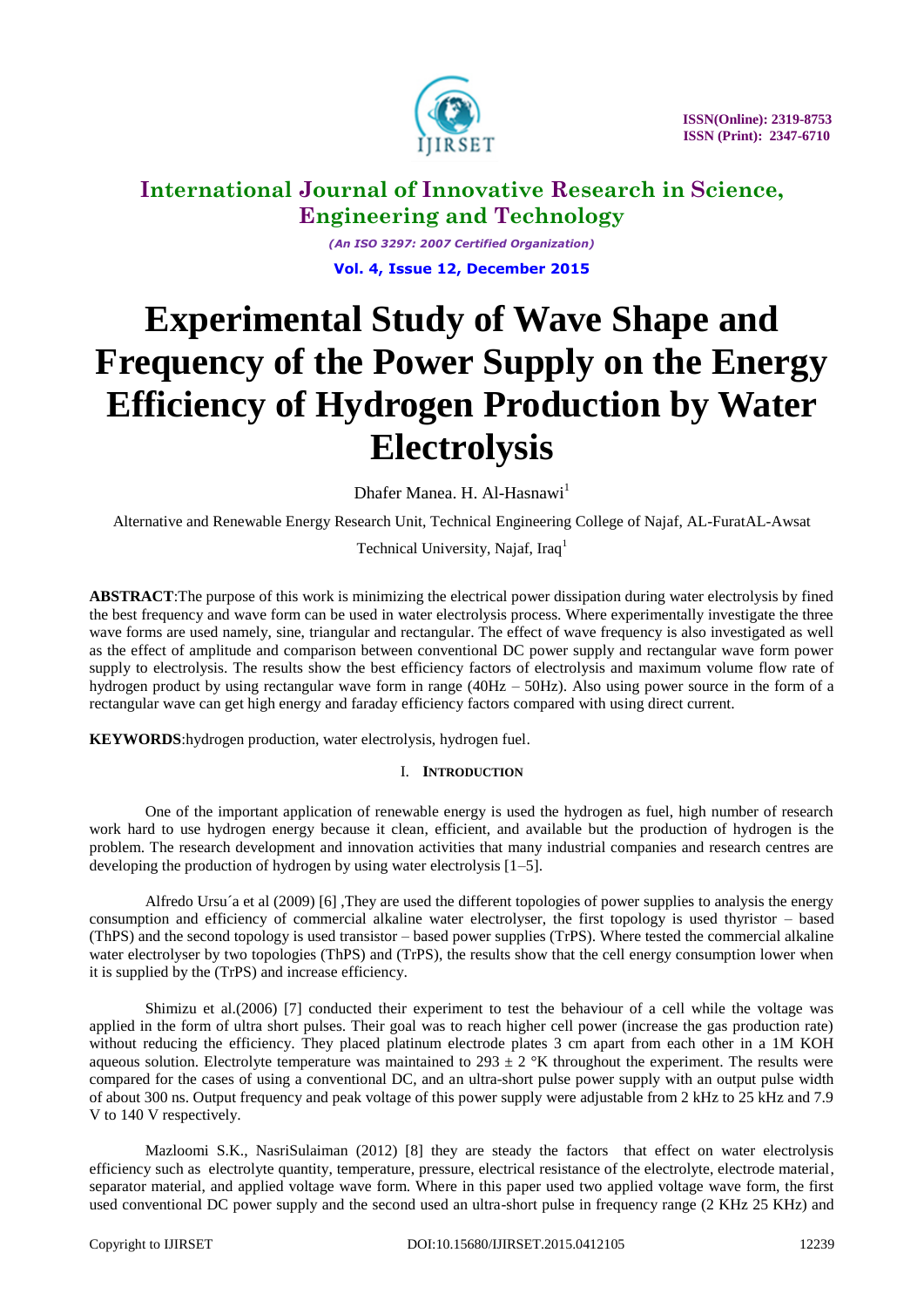

*(An ISO 3297: 2007 Certified Organization)*

### **Vol. 4, Issue 12, December 2015**

voltage range (7.9V-140V). The results were recorded and compared in both cases show that the using an ultra-short pulse power supply rising input power of the system but the efficiency increase because lowering the peak voltage.

Brad (1980) [9], and Armstrong and Henderson (1972) [10] Introduced very similar equivalent circuits for an electrolysis cell. These circuits consider the electrical impedance of the electrolysis system to be in a non-linear form. Existence of capacitive and faradic elements is the reason of such consideration. Moreover, it is more common to conduct the electrolysis process by applying a pure DC waveform to the cell which is suitable to test linear impedances and ohmic loads. Therefore, according to the mentioned equivalent circuits, the effect of applying other forms of voltage might lead to interesting and important findings.

BiswajitMandal and et al (2012) [11], studied indicates that maximum production was achieved at a particular frequency of 60 kHz as shown in "Table-1". These experimental results reveal an additional significant feature of water splitting by electrolysis that the pulsating DC input destabilizes the H-O bond at a particular frequency and facilitated water splitting. This might be due to electrical polarization process. Placement of a pulse-voltage potential using a pulse width modulator inhibits or prevents electron flow from within the Voltage Intensifier Circuit causes the water molecule to separate into its component parts momentarily and pulling away orbital electrons from the water molecule.

| Power<br>efficiency<br>$(\%)$ | Surface area<br>of cathode<br>(cm2) | Production<br>rate<br>$\text{(cm3/min)}$ | Frequency<br>(kHz)            | Input current<br>(A) | Input voltage<br>(V) |
|-------------------------------|-------------------------------------|------------------------------------------|-------------------------------|----------------------|----------------------|
| 9.60                          | 59.6                                | 15.020                                   | No pulse,<br>continuous<br>DC | 2                    | 12.65                |
| 9.07                          | 59.6                                | 14.200                                   | 2.25                          | 2                    | 12.65                |
| 11.63                         | 59.6                                | 18.190                                   | 3.70                          | $\overline{2}$       | 12.65                |
| 10.97                         | 59.6                                | 17.170                                   | 3.90                          | 2                    | 12.65                |
| 11.73                         | 59.6                                | 18.360                                   | 17.20                         | $\overline{2}$       | 12.65                |
| 12.12                         | 59.6                                | 18.970                                   | 17.35                         | 2                    | 12.65                |
| 6.65                          | 59.6                                | 10.400                                   | 47.00                         | $\overline{2}$       | 12.65                |
| 12.87                         | 59.6                                | 20.133                                   | 60.00                         | $\overline{2}$       | 12.65                |
| 8.24                          | 59.6                                | 12.900                                   | 69.50                         | $\overline{2}$       | 12.65                |
| 11.88                         | 59.6                                | 18.580                                   | 89.73                         | 2                    | 12.65                |

Table-1: The maximum production was achieved at a particular frequency of 60 kHz [11]

KavehMazloomi and et al (2012) [12], Thy studied the physical, chemical, and electrical propertied of water electrolysis cell and its effects on the efficiency of electrolysis of water. Where the objective of this work is to gives information to minimize the electrical power dissipation during water electrolysis process. Where studied the effect of electrolyte quantity, temperature, pressure, electrical resistance of the electrolyte, electrode material, separator material, and applied voltage wave form on the efficiency of water electrolysis process.

The literature review show that all researches study the effect of applied voltage wave form on the efficiency of electrolysis by using conventional Dc power supply or an ultra-short pulse power supply used electrical circuit as thyristor-based (ThPS), transistor-based power (TrPS), and pulse modulator. In the present work is to study experimentally the effect of applied power supply on the efficiency of water electrolysis process. Where using two applied power system, the first using the conventional DC power supply and the second using DC function generator device to change the power supply, wave form (triangular wave form, sin wave form, and rectangular wave form), frequency, and amplitude and then calculate the efficiency factors of water electrolysis process and compared the results with the result of conventional DC power supply and other steady.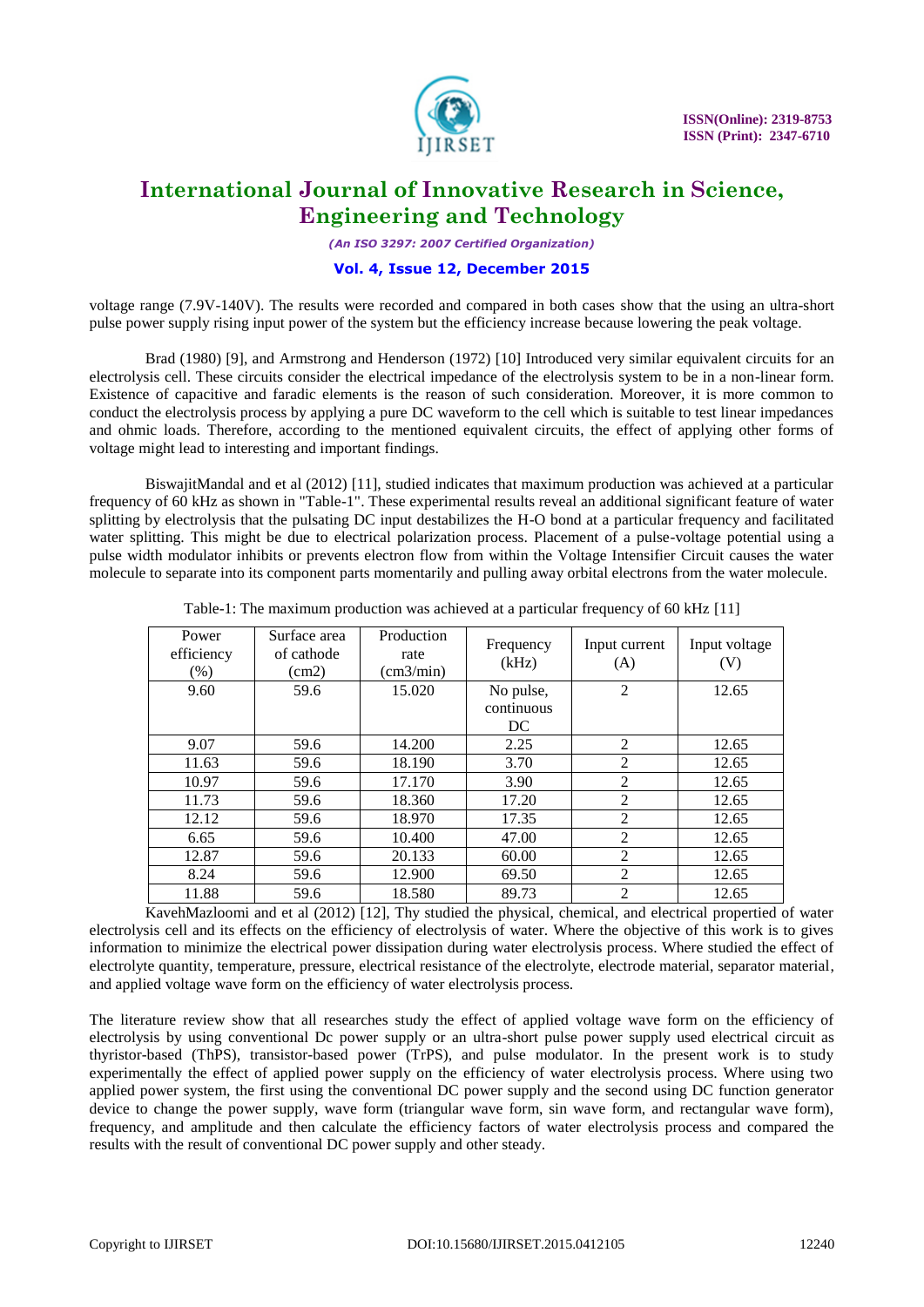

*(An ISO 3297: 2007 Certified Organization)*

### **Vol. 4, Issue 12, December 2015**

### II. **THE PRINCIPLE OF ELECTROLYSIS**

In the conventional DC electrolysis of water, hydrogen is generated as a result of electron transfer from the cathode electrode to adsorbed hydrogen ions on the electrode surface. This electrolysis occurs when the applied voltage between the anode and the cathode exceeds the water decomposition voltage of about 1.6 V, the sum of the theoretical decomposition voltage of 1.23 V at room temperature and the overvoltage of about 0.4 V depending on electrode materials and other factors. DC electrolysis is a diffusion limited process and the current flow in water is determined by the diffusion coefficient of ions. It is therefore difficult to increase the input power for a constant volume electrochemical cell without reduction in electrolysis efficiency.[7]

It is almost common for electrolysis systems to use a steady or smooth DC voltage to decompose an electrolyte. According to the Ohm's law, applied DC voltage U causes the current I to pass through the electrolyte with the resistance of R. Hence, the common method of current or current density regulation is by the application of a certain voltage to a cell.

### III. **EXPERIMENTAL WORK**

The experimental study in this work has been conducted at the Hydrogen Laboratory of the Alternative and Renewable Energy Research Unit in Technical College of Najaf. This laboratory is equipped with Hydrogen / Fuel Cell experimental kit manufactured by IKS Photovoltaic GmbH Company, Germany, Fig.1. The Specification of electrolysis are (Hydrogen production= 5 ml/min, Oxygen production=2.5 ml/min, Power=1.16 W, gas storage=50ml H2; 50 ml O2, and weight=305g). The electrical properties of the electrolysis can be seen best when examining the current-voltage characteristic curve. It will be examined more closely in this experiment. A function generator is to supply power to the electrolysis instead of direct current supply from transformer already found with experimental kit. An oscilloscope, voltmeter, ammeter, stop watch, and gas storage are used to measure the frequency, wave form, amplitude, voltage, current, time, and volume of hydrogen product respectively from electrolysis as well as a PC to interface with the experimental kit as shown in Fig.2.

The volume flow rate of hydrogen production is measured while the energy efficiency and Faraday efficiency factor of the electrolysis are calculated from the recorded data.

Experiments are conducted with different wave forms and frequencies at constant amplitude. The effects of these parameters on performance of electrolysis are compared with the standard results of experimental kit. The energy efficiency factor is defined and formulated accordingly. This factor is calculated using "equation 2.1".

 $\eta_{\text{E}} = \frac{\text{E}_{\text{ch}}}{\text{E}_{\text{H}}}$  $\frac{E_{ch}}{E_{ele}}$  (2.1)

> Where:  $E_{ch}$  is the chemical energy E<sub>ele</sub> is electrical energy

The electrical energy used is calculated using "equation 2.2".  $E_{\text{ele}} = U * I * t(2.2)$ 

Where: U is voltage (volt) I is current (amp) t is time (sec)

For the calculation of the chemical energy, the molar volume and the fuel value of the hydrogen are stated. The chemical energy is calculated via the fuel value of hydrogen which equals 286 kJ/mole [13]. One mole of hydrogen has a volume of Vm=22414 ml at 1 bar and 0oC or  $V_m = 24414$  ml (with 1 bar and 20<sup>o</sup>). [13]

The chemical energy used is calculated using "equation 2.3".

 $E_{ch} = H_{0(V)} * V_{exp}(2.3)$ 

Where:  $V_{\text{exp}}$  is the volume production of hydrogen experimentally (ml)

For the calculation of the chemical energy  $H_0$  the fuel value of H2 gas is related to the volume as shown in "equation 2.4" [11]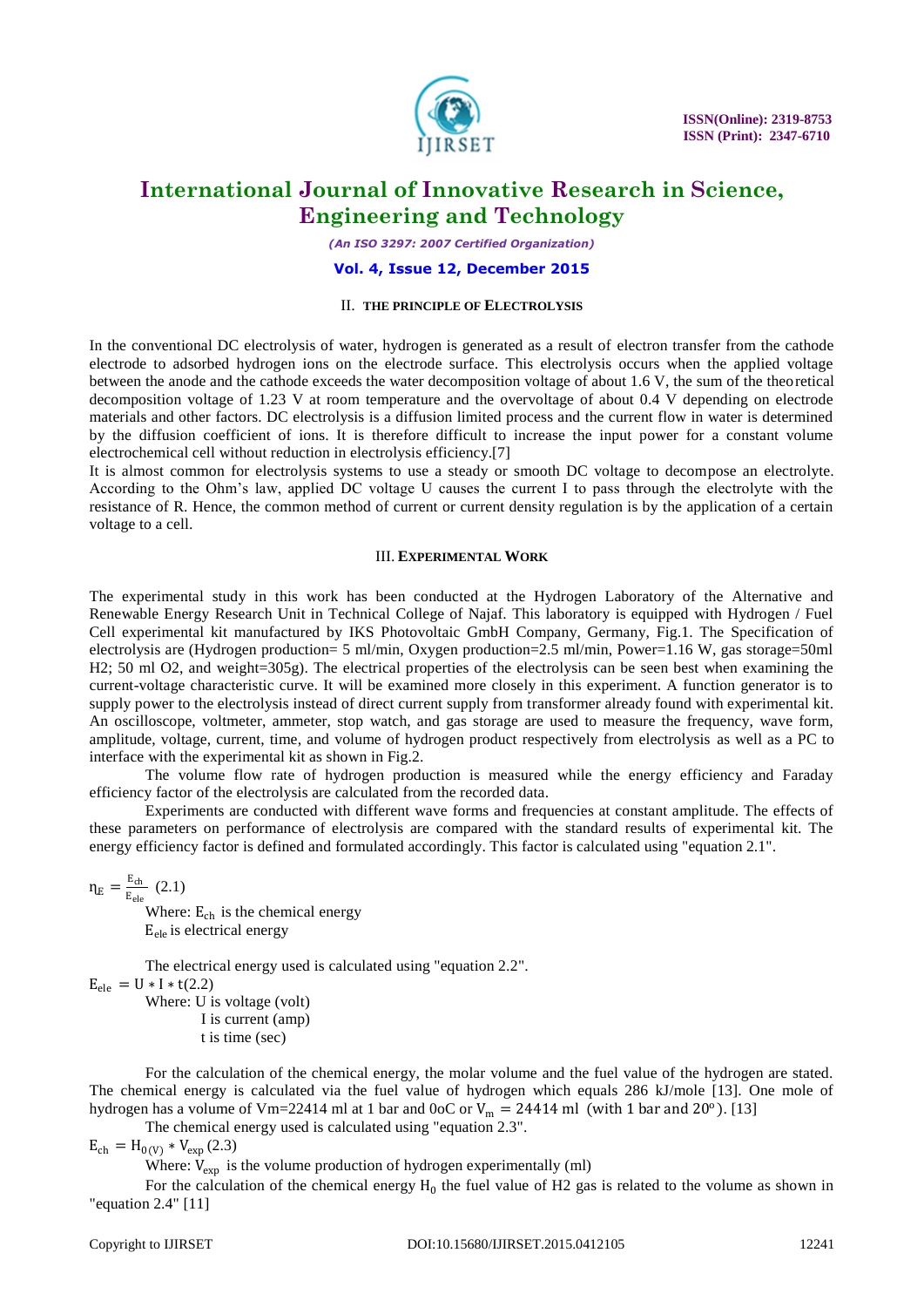

*(An ISO 3297: 2007 Certified Organization)*

## **Vol. 4, Issue 12, December 2015**

 $H_{0(V)} = H_0 * \frac{1}{V}$  $\frac{1}{v_m} = 286 \frac{\text{KJ}}{\text{ml}} * \frac{1 \text{ mole}}{24414 \text{ m}}$  $\frac{1 \text{ mole}}{24414 \text{ ml}}$  = 11.71  $\frac{J}{ml}$ (2.4)

Now by the substitution of "equations 2.2, 2.3 and 2.4" in "equation 2.1" the energy efficiency factor of electrolyser is given by "equation 2.5"

$$
\eta_E = \frac{v_{\text{exp}} * 11.71\left[\frac{J}{m1}\right]}{U * I * t} (2.5)
$$

The Faraday efficiency factor is the ratio between the quantity of gas actually produced  $V_{\text{exp}}$  and the quantity of gas to be expected theoretically  $V_{theo}$  as shown in "equation 2.6".

$$
\eta_F = \frac{v_{exp}}{v_{theo}}(2.6)
$$

One mole of hydrogen is produced from two moles of hydrogen ions so that the expected theoretically  $V_{\text{theo}}$ is given by "equation 2.7".

$$
V_{\text{theo}} = \frac{I * t * V_M}{7 * F}(2.7)
$$

 $\overline{z}^{*F}$   $\overline{z}^{**}$   $\overline{z}$   $\overline{w}$   $\overline{z}$   $\overline{w}$   $\overline{z}$   $\overline{w}$   $\overline{z}$   $\overline{w}$   $\overline{w}$   $\overline{w}$   $\overline{w}$   $\overline{w}$   $\overline{w}$   $\overline{w}$   $\overline{w}$   $\overline{w}$   $\overline{w}$   $\overline{w}$   $\overline{w}$   $\overline{w}$   $\overline{w}$   $\overline{w}$ 

t: Time

z: two moles of hydrogen ions. F: 96486 As/mole

Exemplar based Inpainting technique is used for inpainting of text regions, which takes structure synthesis and texturesynthesis together. The inpainting is done in such a manner, that it fills the damagedregion or holes in an image, with surrounding colour and texture. The algorithm isbased on patch based filling procedure. First find target region using mask image and then find boundary of target region. For all the boundary points it defined patch andfind the priority of these patches. It starts filling the target region from the highestpriority patch by finding the best match patch. Thisprocedure is repeated until entire target region is inpainted.

The algorithm automatically generates mask image without user interaction that contains only text regions to be inpainted.

Elektrolyser, gas storage and fuel cell



**Fig.1.** Hydrogen / Fuel Cell Experimental Kit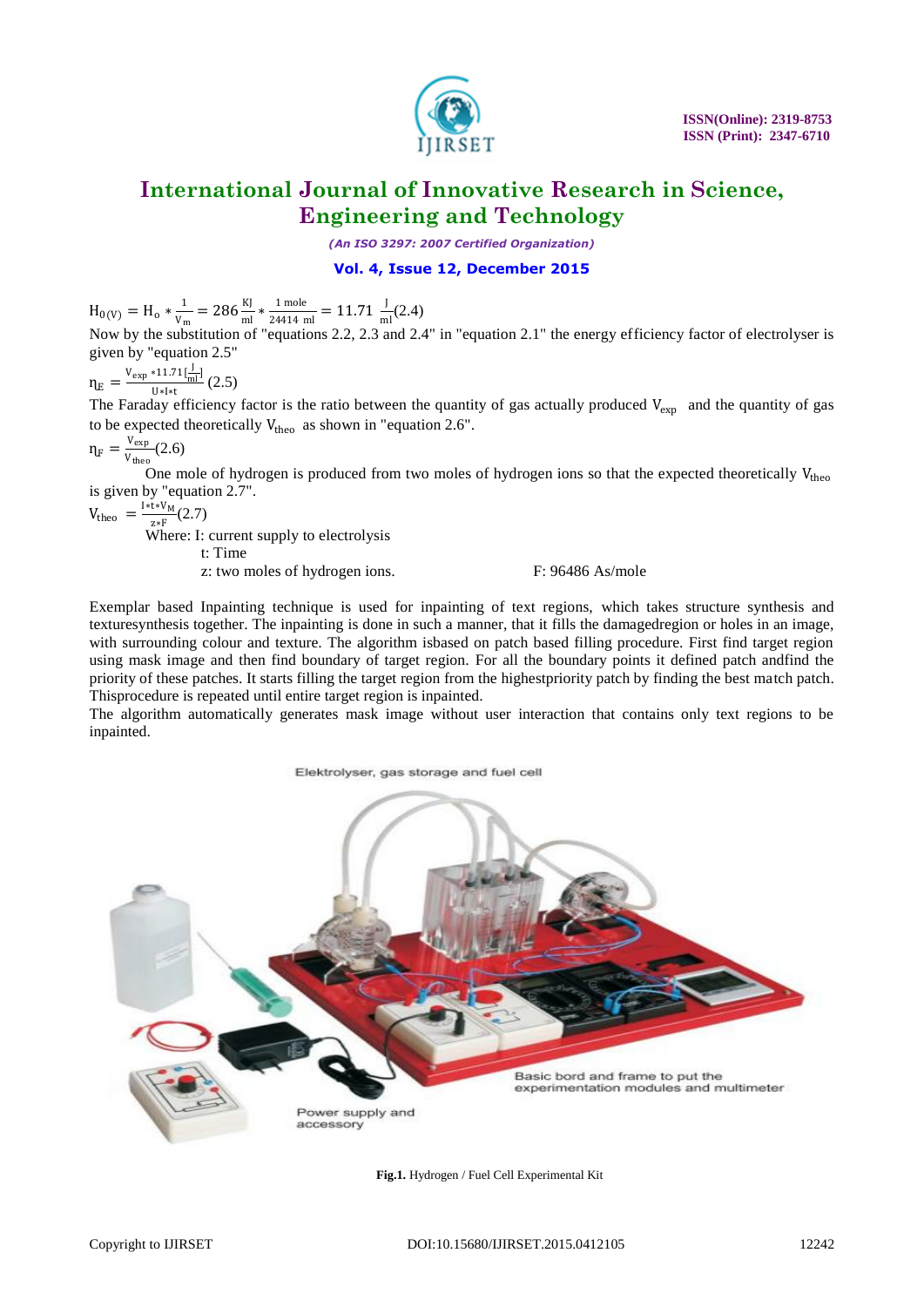

*(An ISO 3297: 2007 Certified Organization)*

## **Vol. 4, Issue 12, December 2015**



Fig.2: Experimental Rig

### IV. **RESULTS AND DISCUSSIONS**

### **1. Effect of Wave Form**

"Fig.3" shows the effect of frequency on hydrogen production yield for different wave forms at constant amplitude (2V). The results show that the volume flow rate of Hydrogen product decreases as the frequency is increased for the rectangular wave form and equal to zero for sine and triangular wave form for all range of frequency. The figure also shows that the rectangular wave form gives better yield than other two forms at low frequencies however the difference becomes insignificant at higher frequencies. This may be due to the high power associated with the rectangular form. "Fig.4" shows the variation of Faraday efficiency factor and energy efficiency factor with frequency for the three wave forms. The results show that both factors show the same behavior and approximately same values. Both efficiencies decrease with increasing frequency for the rectangular wave form and equal to zero for the other wave forms. The results of "Fig.3" and "Fig.4" show that the rectangle waves form have maximum volume flow rate and maximum energy and faraday efficiency factors at low frequency range compared with other waves form. The rectangular wave is shown in "Fig. 5".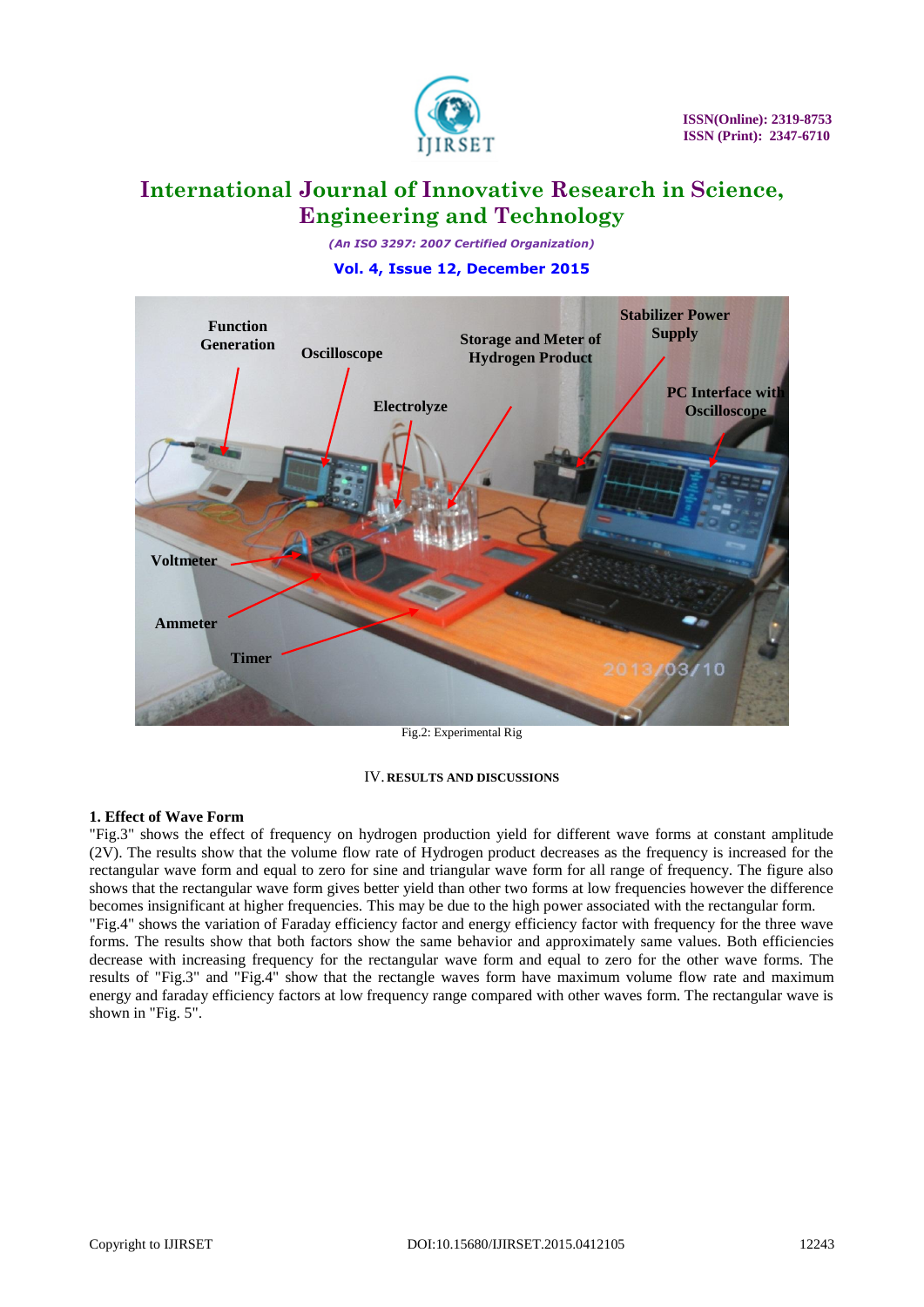

*(An ISO 3297: 2007 Certified Organization)*

# **Vol. 4, Issue 12, December 2015**



Fig.3: Effect of Frequency on Volume Production Rate of Hydrogen for Different Wave Forms and constant amplitude (2V)



Fig.4. Energy and Faraday Efficiency factors vs. frequency for different waveforms and constant amplitude (2V)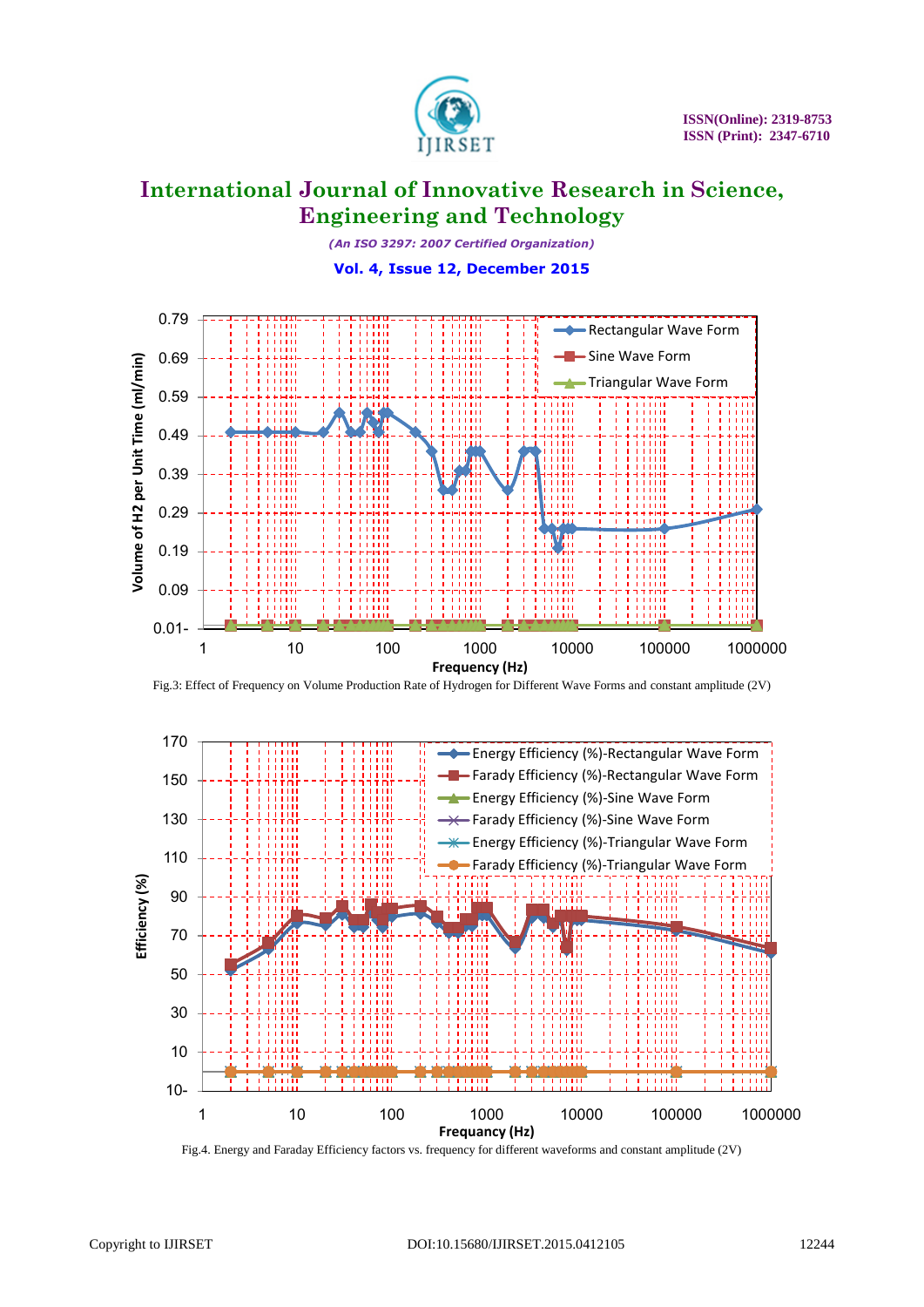

*(An ISO 3297: 2007 Certified Organization)*

**Vol. 4, Issue 12, December 2015**



Fig.5: Rectangle Wave Form Shape at constant amplitude

### **2. Effect of Frequency**

 "Fig.6" shows the variation of volume production rate of hydrogen with frequency for the rectangle wave form at constant amplitude of 2V. The results show that the maximum production rate in the frequencies range (30 Hz -100 Hz) and decreases as the frequency increases.

"Fig.7" shows the variation of the energy and faraday efficiency factors with frequency at constant amplitude. Where note the maximum energy and faraday efficiency factors in range (40 Hz -50Hz) and at low frequency the efficiency factors decrease because the current draw from electrolyze is high and the behaviours at high frequency are fluctuated and drop in other range.



Fig.6: Variation of Volume Production Rate of Hydrogen with Frequency at Constant Amplitude of (2V) and rectangular wave form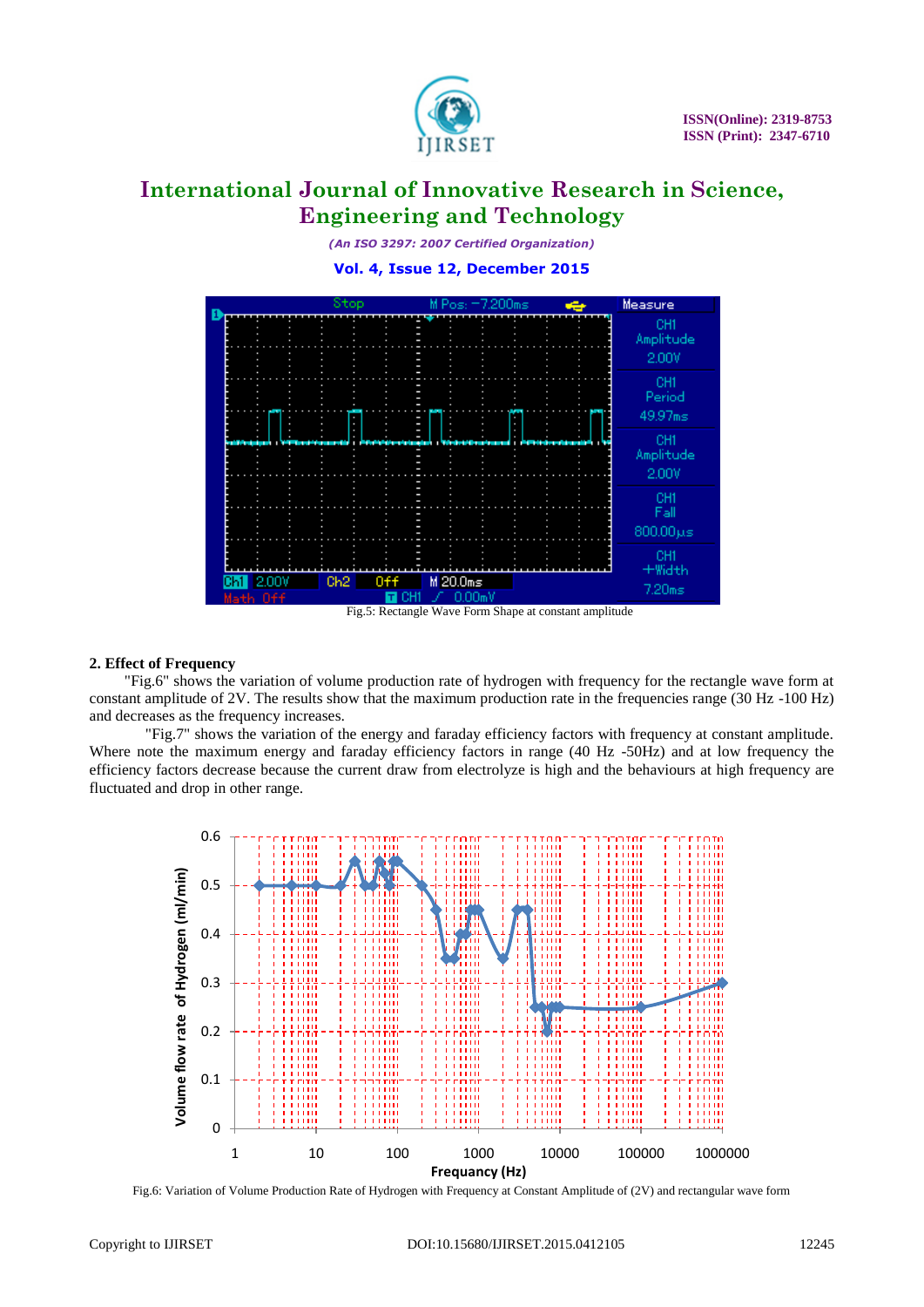

*(An ISO 3297: 2007 Certified Organization)* **Vol. 4, Issue 12, December 2015**



Fig.7: Variation of Energy and Faraday Efficiency Factors with Frequency for Constant Amplitude of (2V) and rectangular wave form

### **3. Effect of Amplitude**

"Figs.8, 9, and 10" show the variation of volume production rate of hydrogen, energy efficiency factor and Faraday efficiency factor respectively with amplitude at difference values of frequency. The figs show that these parameters increase with amplitude until 2 V and then level up after this value. This may be the characteristics of the fuel cell used in this work.



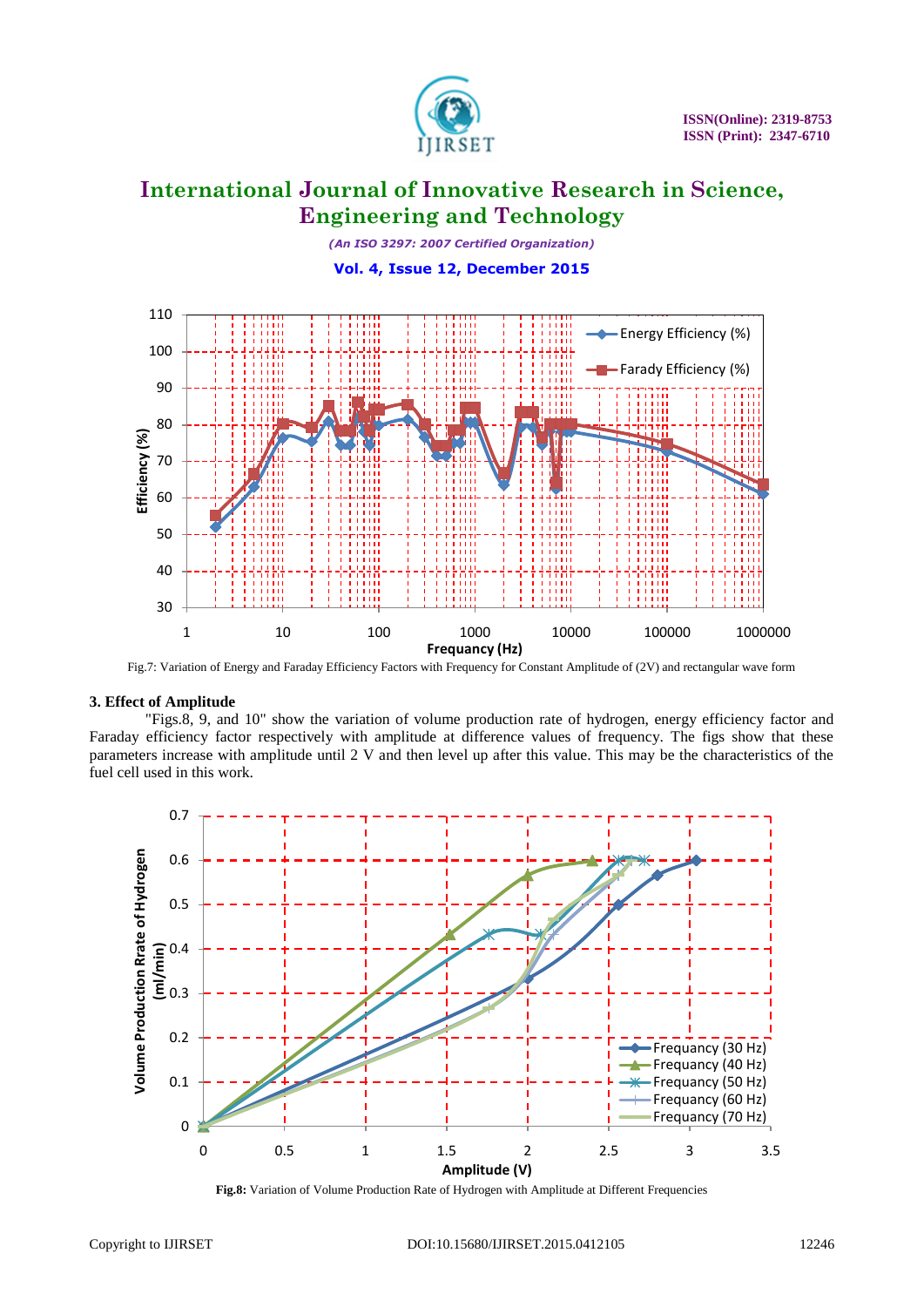

*(An ISO 3297: 2007 Certified Organization)*

**Vol. 4, Issue 12, December 2015**



Fig.10: Variation of Faraday Efficiency Factor with Amplitude for Different Frequencies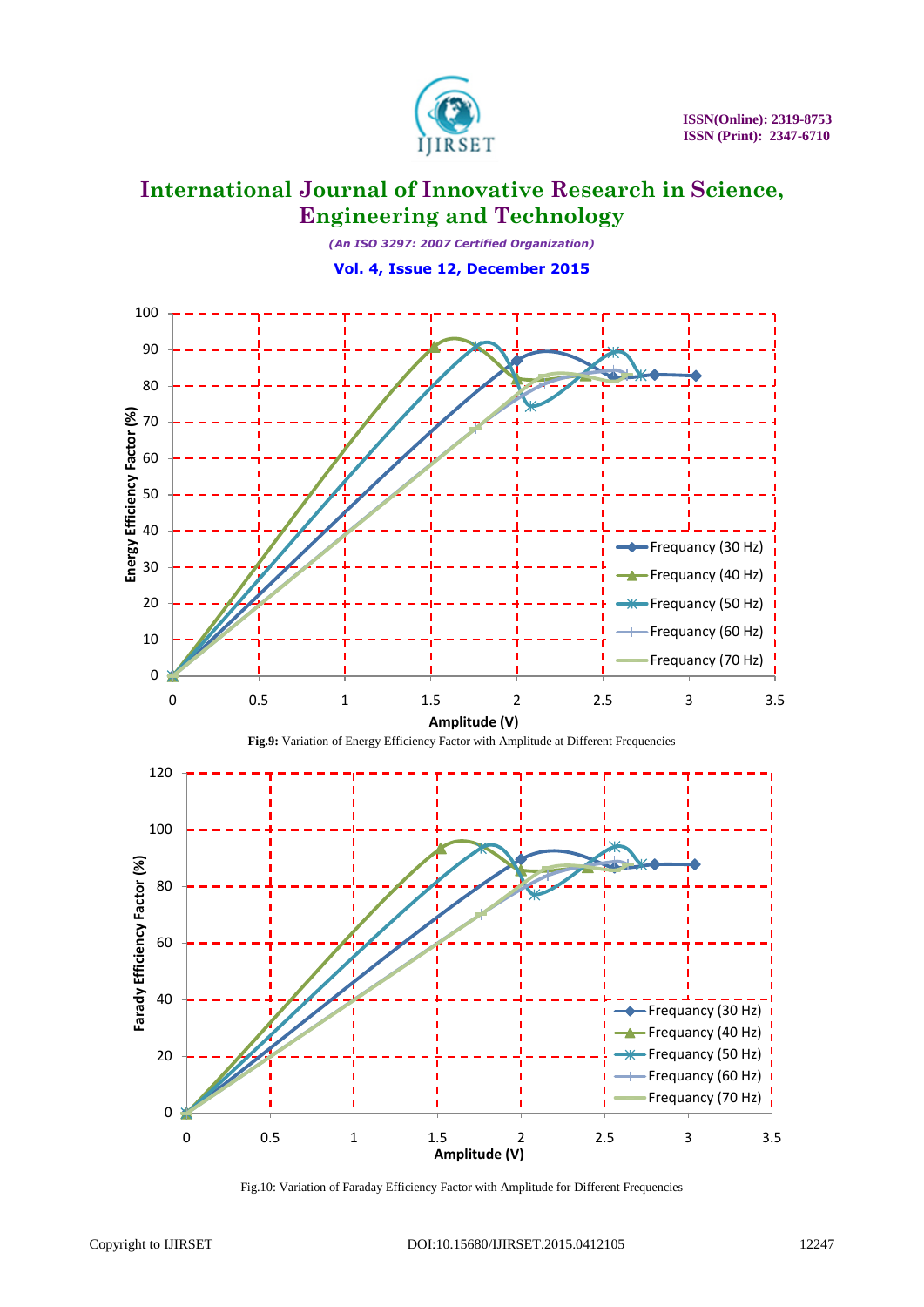

*(An ISO 3297: 2007 Certified Organization)*

### **Vol. 4, Issue 12, December 2015**

### **4. Comparing the Rectangle Wave Form with DC Power Supply**

The results of the rectangular wave form source are compared with the results of a DC power source. "Fig. 11" shows the comparison of the hydrogen production rate for both sources. Which note that have more volume flow rate by using power source in the form of a rectangular wave in frequency ranges (40Hz – 50Hz).

"Fig.12" and "Fig.13" are explaining the profile of energy and Faraday efficiency factors with variation of current respectively. Where not the maximum energy and Faraday efficiency by using power source in the form of a rectangular wave in frequency ranges (40Hz – 50Hz) because the volume flow rate of hydrogen product increase while the current decrease so that the efficiency factors will be increase.

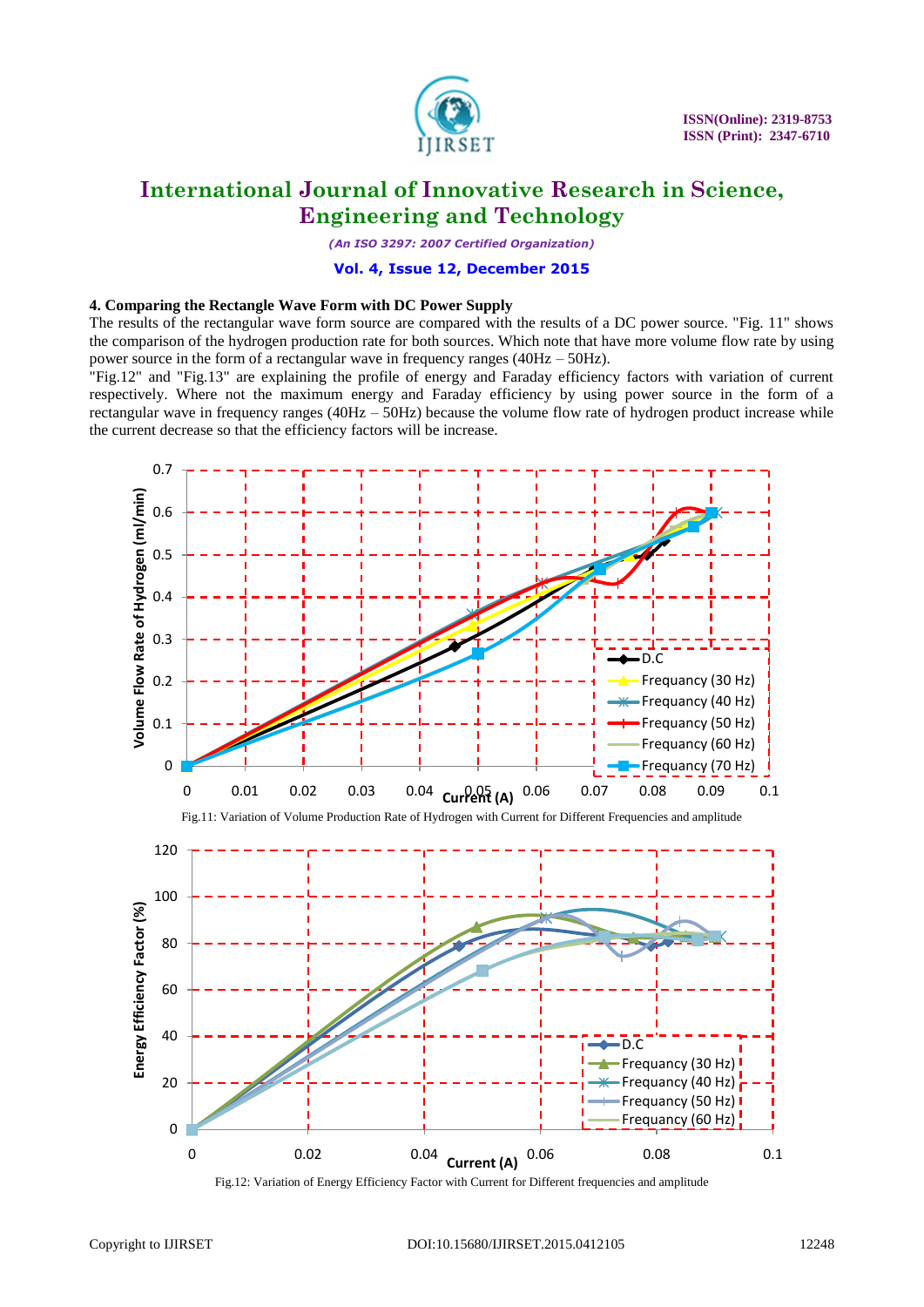

*(An ISO 3297: 2007 Certified Organization)*

**Vol. 4, Issue 12, December 2015**





### V. **CONCLUSION**

The purpose of this work is minimizing the electrical power dissipation during water electrolysis by fined the best frequency and wave form can be used in water electrolysis process.The effect of wave form on the performance electrolysis show that the rectangular wave has a greater impact from other wave form.The best efficiency factors of electrolysis by using rectangular wave form in range (40Hz – 50Hz).Maximum volume flow rate of hydrogen product from electrolysis by using rectangular wave form in range (40Hz – 50Hz).The hydrogen production rate by using rectangular wave power source is more than the hydrogen production rate when direct current used.The use of rectangular wave power source gives higher energy and faraday efficiency factors in comparison with direct current.Based on the experimental results can make the electrical circuit that give same wave form and frequency to use in an application of water electrolysis process.

#### **REFERENCES**

- [1] Conte M, Iacobazzi A, Ronchetti M, Vellone R.," Hydrogen economy for a sustainable development", state-of-the-art and technological perspectives, J Power Sources, pp.87–171,2001.
- [2] Dunn S., "Hydrogen futures: toward a sustainable energy system", word watch paper 157,2001.
- [3] Elam CC, Padro´ CEG, Sandrock G, Luzzi A, LindbladP,"Hagen EF. Realizing the hydrogen future", The International Energy Agency's efforts to advance hydrogen energy technologies, Int J Hydrogen Energy, vol.28, pp601–607, 2003
- [4] Barreto L, Makhira A, Riahi K.," The hydrogen economy in the 21st century", a sustainable development scenario, Int. J Hydrogen Energy, vol. 28, pp. 267–284, 2003
- [5] Barbir F, Plass HJ, Veziroglu TN.," Modeling of hydrogen penetration in the energy market", Int. J Hydrogen Energy, vol.18, pp.187–195, 1993.
- [6] Alfredo Ursu´a , Luis Marroyo , Eugenio Gubı´a , Luis M. Gandı´a,Pedro M. Die´guez , Pablo Sanchis ," Influence of the power supply on the energy efficiency of an alkaline water electrolyser", International Association for Hydrogen Energy,vol. 34,pp.3221-3233, 2009
- [7] Shimizu N, Hotta S, Sekiya T, Oda O. ,"A novel method of hydrogen generation by water electrolysis using an ultra-short-pulse power supply",. Journal of Applied Electrochemistry, vol.36, pp.419–423, 2006
- [8] S.K. Mazloomi, NasriSulaiman, "Influencing Factors Of Water Electrolysis Electrical Efficiency", Renewable and Sustainable Energy Reviews, vol.16, pp.4257– 4263, 2012.
- [9] Brad AJ. ,"Electrochemical methods-fundamentals and applications", New York John Wiley; 1980.